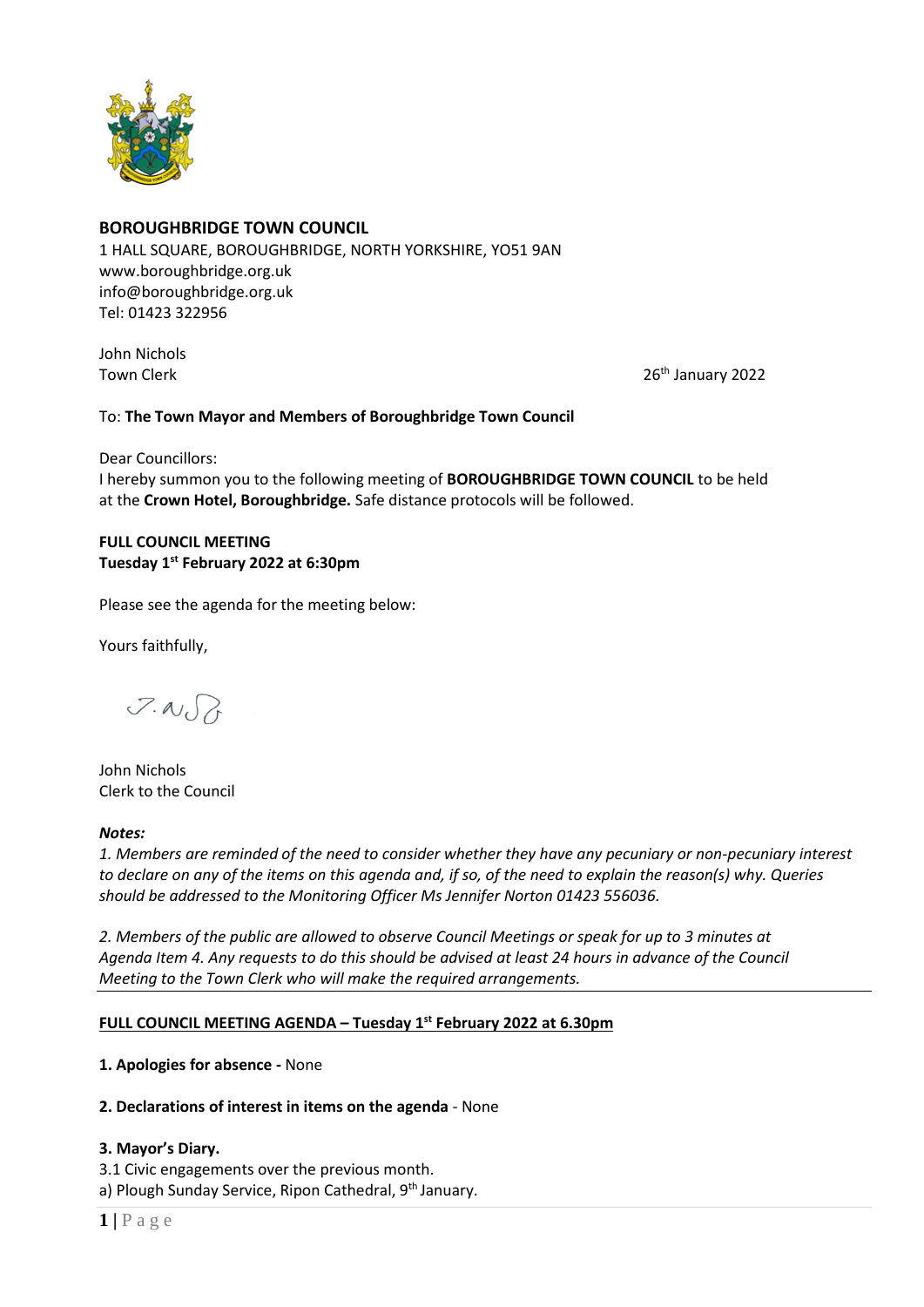3.2 Civic engagements over the next month.

a) Candelmas Festal Eucharist, Ripon Cathedral, Wednesday 2<sup>nd</sup> February.

b) Queens Green Canopy Tree Planting Ceremony, Sunday 6<sup>th</sup> February.

c) Festal Evensong on  $6<sup>th</sup>$  February at 3.30pm to celebrate the 70<sup>th</sup> anniversary of the Accession of HM Queen Elizabeth II, Sunday 6<sup>th</sup> February.

## **4. Approval of previous Meeting Minutes.**

4.1 Full Council Meeting Minutes Tuesday 4<sup>th</sup> January 2022.

4.2 Planning Committee Meeting Minutes Tuesday 4<sup>th</sup> January 2022.

## **5. Public questions/statements and requests to speak at Agenda item 4 received prior to the meeting.** None.

## **6. External Stakeholder and Working Group Reports.**

6.1 County and District Councillor's monthly report.

6.2 Police issues – local Police were invited to attend.

## **7. Matters arising from previous minutes not specifically covered on the agenda.**

7.1 Bridge Lighting status update.

7.2 Replacement of the St James' Square Tree Lights status update.

7.3 Re-development of the A1 exit roundabout status update.

7.4 Aldborough grass cutting 2022 – update from Cllr Hynes.

7.5. Update on the Mill Lane pre planning application and options.

7.6 Debrief following the Remembrance Sunday 2022 cross party meeting on Tuesday 18<sup>th</sup> January (Cllr Kenny Fuller and Cllr Julie Fuller) and future BTC responsibilities.

7.7 Debrief following the Boroughbridge High School Meeting on Monday  $24<sup>th</sup>$  January

(The Mayor, Cllr Goss and Cllr Hynes).

7.8 Debrief following the BTC and CAMPrA meeting on Wednesday 26<sup>th</sup> January (Cllr Peter Phillips)

7.9 The review of Boroughbridge Town Council's Standing Orders – led by Cllr. Peter Phillips.

8.0 Defibrillator usage training for members of the public – costs of public training sessions.

#### **8. New issues.**

8.1 Replacement of the benches at the Recreation Ground – led by Cllr Pauline Phillips.

8.2 The provision of free public wi-fi in Boroughbridge via the £300k HBC Fund.

8.3 Hanging baskets 2022 – led by Cllr Goss.

 8.4 Usage of the rear of the Council Office by a third party – led by Cllrs Peter Phillips and James Wilkinson 8.5 Future usage of the Mill Lane Site by BCC – led by Cllr. Goss.

## **9. Finance and HR.**

9.1 Ratify the end January 2022 Finance Statement, Bank Reconciliation and December invoices paid. **(Finance Pack supplied prior to the meeting).**

9.2 The impasse reached with the VOA regarding the 100% Business Rates relief on our Public Toilets.

## **10. Correspondence received since the last Full Council Meeting.**

None received.

#### **11. Open forum for Councillors to share pertinent issues with Council.**

# **12. Confirm the time and date and venue of the next Full Council Meeting.**

Tuesday 1<sup>st</sup> March 2022, 18:30 pm.